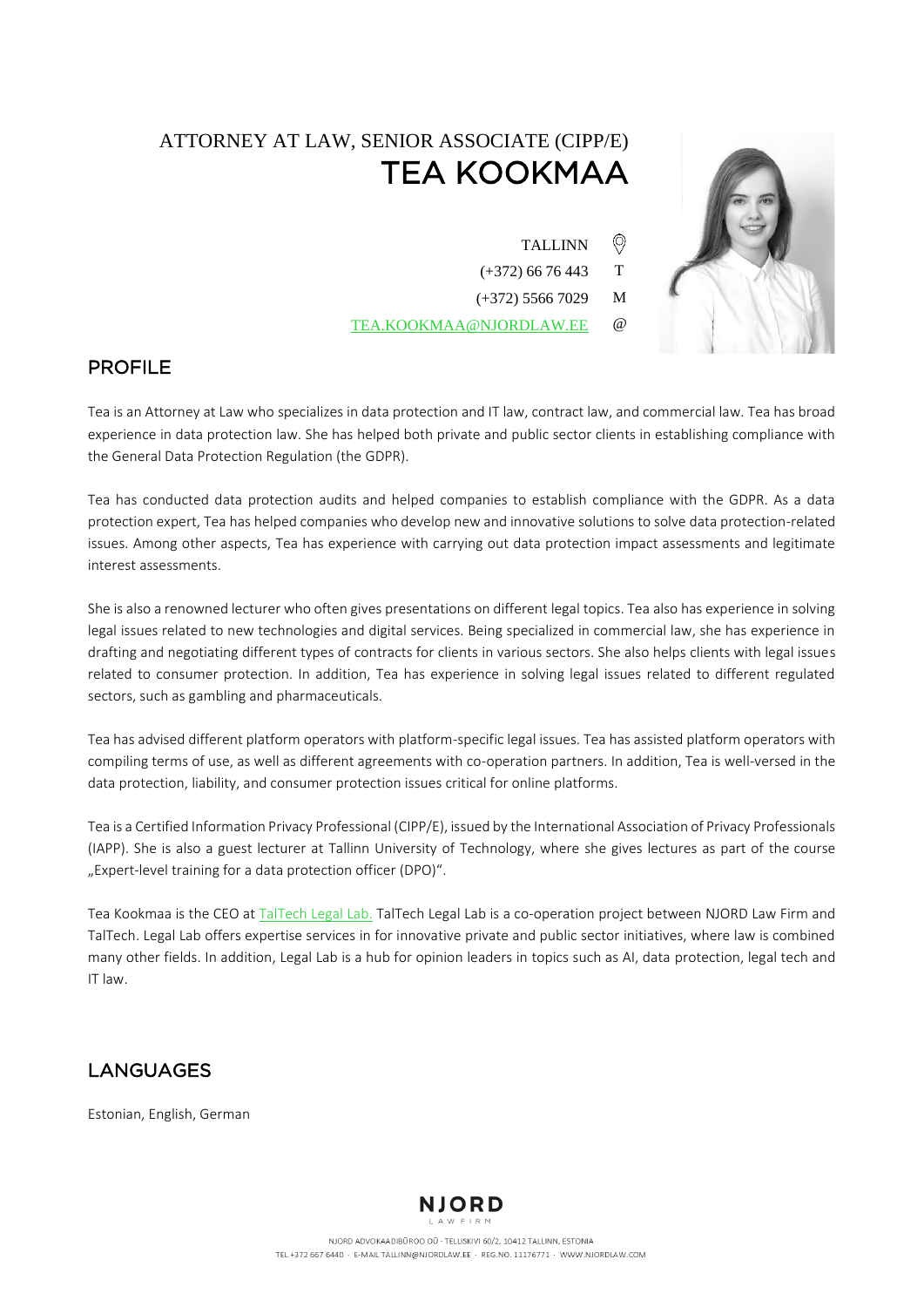### Experience

#### **EDUCATION** EDUCATION

| 2021-     | CEO, TalTech Legal Lab                                 | 2016      | Tartu University, Faculty of Law, LL.M                                    |
|-----------|--------------------------------------------------------|-----------|---------------------------------------------------------------------------|
| $2021 -$  | Attorney at Law, NJORD Law Firm                        | 2015-2016 | European Law Moot Court, member of<br>the University of Tartu team        |
| 2019-2021 | Assistant attorney, NJORD Law Firm                     |           |                                                                           |
| 2017-2019 | Assistant Attorney, SORAINEN                           | 2015-2016 | Georg-August-Universität Göttingen,<br>Faculty of Law, a foreign exchange |
| 2017-     | Visiting Lecturer, Tallinn University of<br>Technology |           | student in Erasmus+ program                                               |
|           |                                                        | 2014-2015 | Board member of the Estonian division of<br>ELSA                          |
| 2016-2017 | Legal adviser, TRINITI                                 |           |                                                                           |
| 2016      | Intern, TRINITI                                        | 2015      | 4th ELSA Vienna Law School on Dispute<br>Resolution                       |
|           |                                                        | 2014      | University of Tartu, Faculty of Law, LL.B                                 |
|           |                                                        | 2011      | Tallinn English College                                                   |

#### **PUBLICATIONS** PUBLICATIONS

- ["Siiri Vello and Tea Kookmaa: lack of cooperation deepens the crisis"](https://www.err.ee/1608135886/siiri-vello-ja-tea-kookmaa-koostoo-puudumine-suvendab-kriisi). err.ee, 09.03.2021.
- ["Legal experts: The Digital Markets Act, being created by the European Commission, needs to be well thought](https://www.err.ee/1608127396/oiguseksperdid-euroopa-komisjoni-loodav-digiturgude-akt-vajab-labimotlemist)  [through"](https://www.err.ee/1608127396/oiguseksperdid-euroopa-komisjoni-loodav-digiturgude-akt-vajab-labimotlemist), err.ee, 02.03.2021
- "[Does distance learning give the right to](https://forte.delfi.ee/news/varia/advokaat-kas-distantsope-annab-oiguse-opilaste-lausjalgimiseks?id=91966669) monitor students all the time?", FORTE, 14.12.2020
- "Two recommendations to avoid data protection fines", Äripäev, 2019
- "Warning example: What's wrong with this email?", bestsales.ee, 8.08.2018
- "Who has to appoint a data protection officer?", Eesti Koolitus ja Konverentsikeskuse blogi, 2018
- "Associate explains: "Code of conduct for entrepreneurs what to do if personal data is being misused", ärileht.ee, 2018
- "TOP 10 of activities before the Data Protection Regulation enters into force: the new Data Protection Regulation knows no borders", ärileht.ee, 2016
- "Building permit within a year? This is not a "normal" situation either regarding common sense or the law" ärileht.ee, 2016,
- " When do charges for renewable energy use become prohibited legal aid from the state?", ärileht.ee, 2016
- "Legal Remedies Available to Competitors of Recipients of Unlawful State Aid Under Estonian Law", co-author. Juridica International 2015, No. 1, pages 98-109